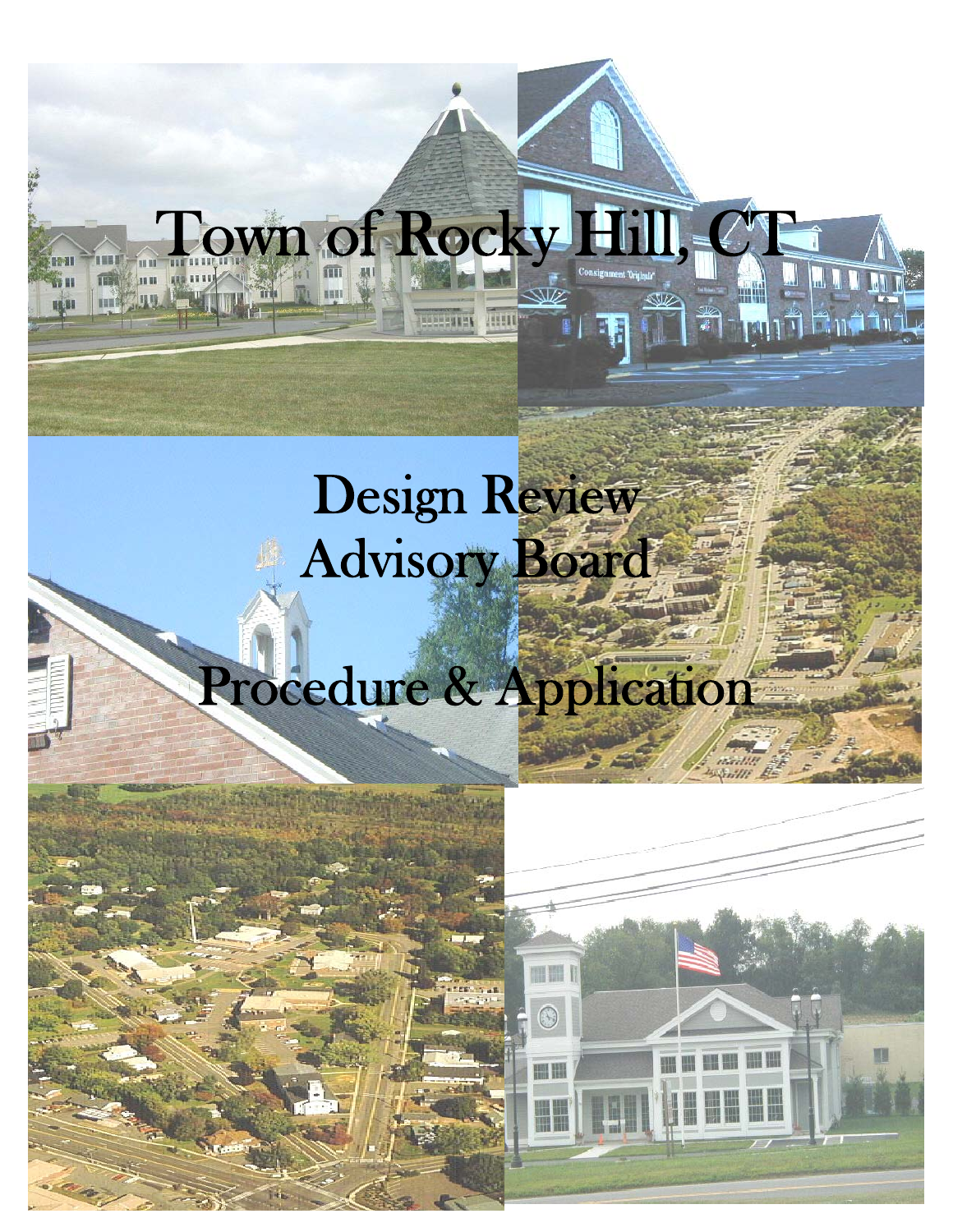#### **Design Review Procedure**

There are two processes in which applications may be processed:

1) *Apply Directly to the Design Review Board Prior to Application to Planning & Zoning Commission*. *It is recommended that applicants submit their application directly to the Design Review Advisory Board for review and comment prior to submitting an application to the Planning & Zoning*  **Commission.** In this case, eight (8) copies of the application and all accompanying information shall be submitted directly to the Economic Development Office.

In such instances, the Board shall submit its written advisory report *to the applicant* no later than thirty (30) days after receipt thereof so that the *applicant* may include the Board's recommendations and suggestions with their application to the Planning & Zoning Commission. The written advisory report shall include specific recommendations regarding plan modifications which the Design Review Advisory Board finds desirable based on the general design guidelines contained herein.

2) *Apply directly to the Planning & Zoning Commission:* Eligible applications will automatically be routed to the Economic Development Office by the Planning Department to the Economic Development Office. The applicant will then be instructed by Economic Development Staff to submit eight (8) copies of the Design Review Advisory Board application and all accompanying information to the Economic Development Office for review by the Design Review Advisory Board.

In instances where the Design Review Advisory Board receives application referrals directly from the Planning & Zoning Commission, the Board shall submit its advisory report to the Planning & Zoning Commission and the applicant, at least five (5) days prior to the meeting on which the application is to be considered. The written advisory report shall include specific recommendations regarding plan modifications which the Design Review Advisory Board finds desirable based on the general design guidelines contained herein.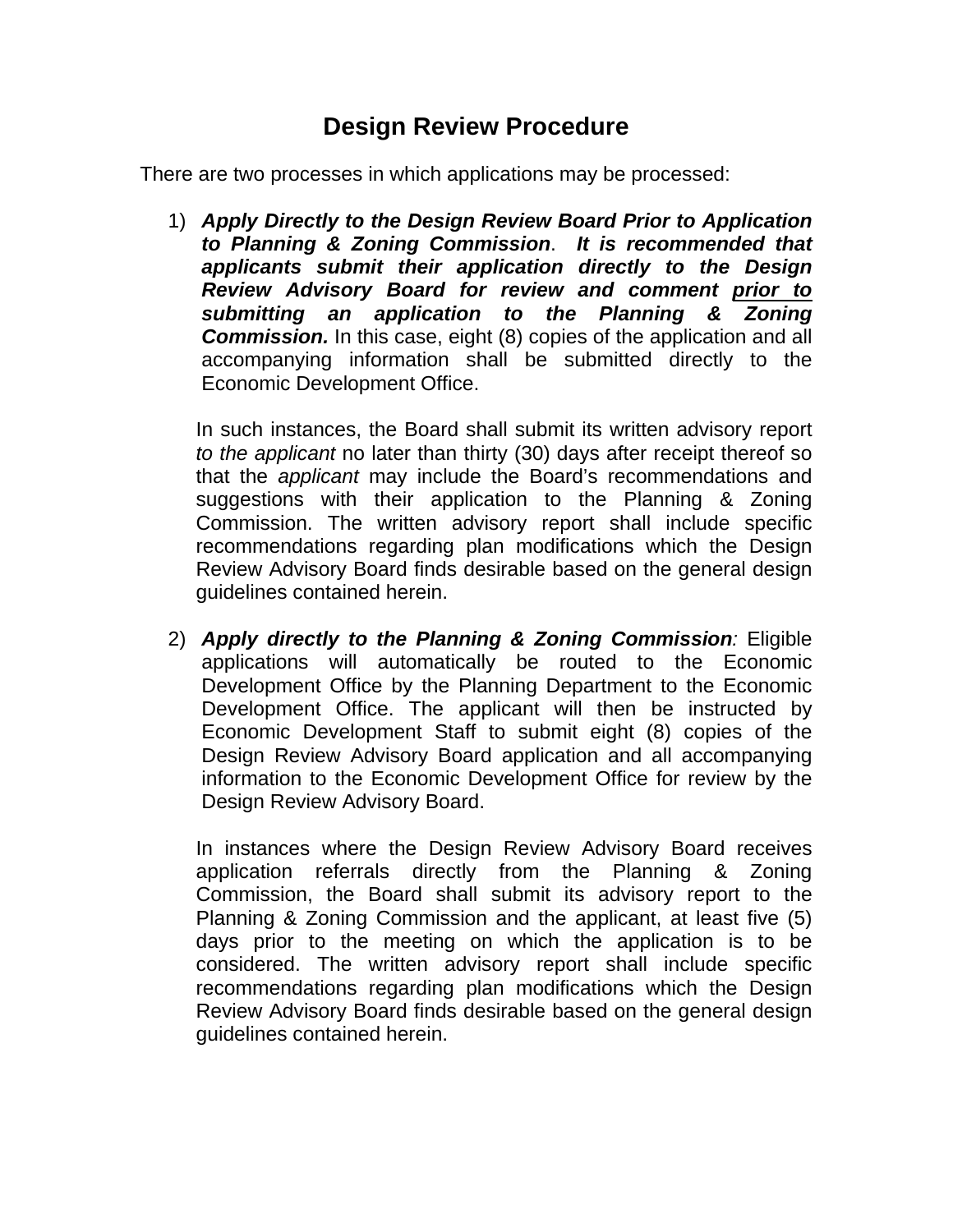### **Check List**

In addition to any requirements for a Site Plan application for the Planning & Zoning Commission, an applicant should submit the following information to the Design Review Advisory Board, when applicable:

- $\Box$  A plot plan done by a professional architect, land surveyor, professional engineer or professional landscape designer. This plan should show landscaping (plant species, size, locations and quantities), parking, utilities, sidewalks (locations, width and materials), lighting (pole, base and fixture detail)
- $\Box$  Color site and building photographs
- $\Box$  Fully dimensioned and colorized exterior elevations showing all sides of every building. In the case of an enlargement of a building, the existing building, as well as the proposed addition, should be shown.
- $\Box$  Samples of exterior building materials including color samples and manufacturer's cut sheets.
- $\Box$  For signs, the size, location, colors, materials, location and lighting should be shown.
- $\Box$  Information should be presented on how the proposed building or sign will complement or improve existing neighboring properties.
- □ Application form.
- $\Box$  Any other information that the applicant deems necessary to aid the Board in evaluating the design.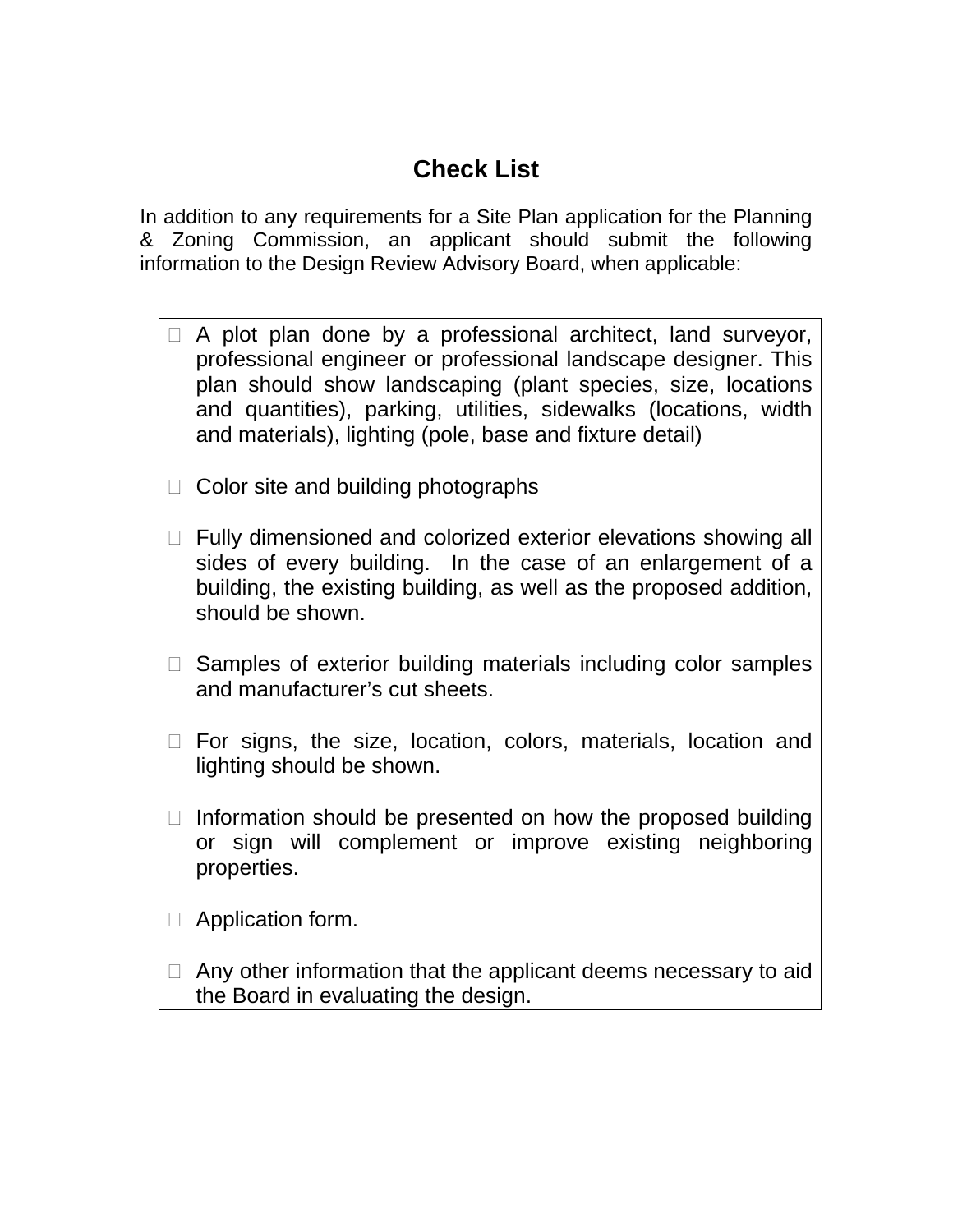#### TOWN OF ROCKY HILL, CT DESIGN REVIEW ADVISORY BOARD APPLICATION

**Project Name** 

**Property Address** 

**Owner(s)** Name

| <b>Owner(s)</b> Address |                                                                     |  |
|-------------------------|---------------------------------------------------------------------|--|
|                         | $\bf{F}$ ax<br><u> 1980 - Jan Barbara Barbara, maskin politik (</u> |  |
| <b>Owner's E-mail</b>   |                                                                     |  |
|                         |                                                                     |  |

| <b>Owner(s)</b> Signature(s) |  |  |
|------------------------------|--|--|

| Applicant/Agent (if different from owner's information) |            |  |  |
|---------------------------------------------------------|------------|--|--|
| <b>Name</b>                                             |            |  |  |
| <b>Address</b>                                          |            |  |  |
|                                                         |            |  |  |
| Telephone _                                             | <b>Fax</b> |  |  |
| E-mail                                                  |            |  |  |
|                                                         |            |  |  |